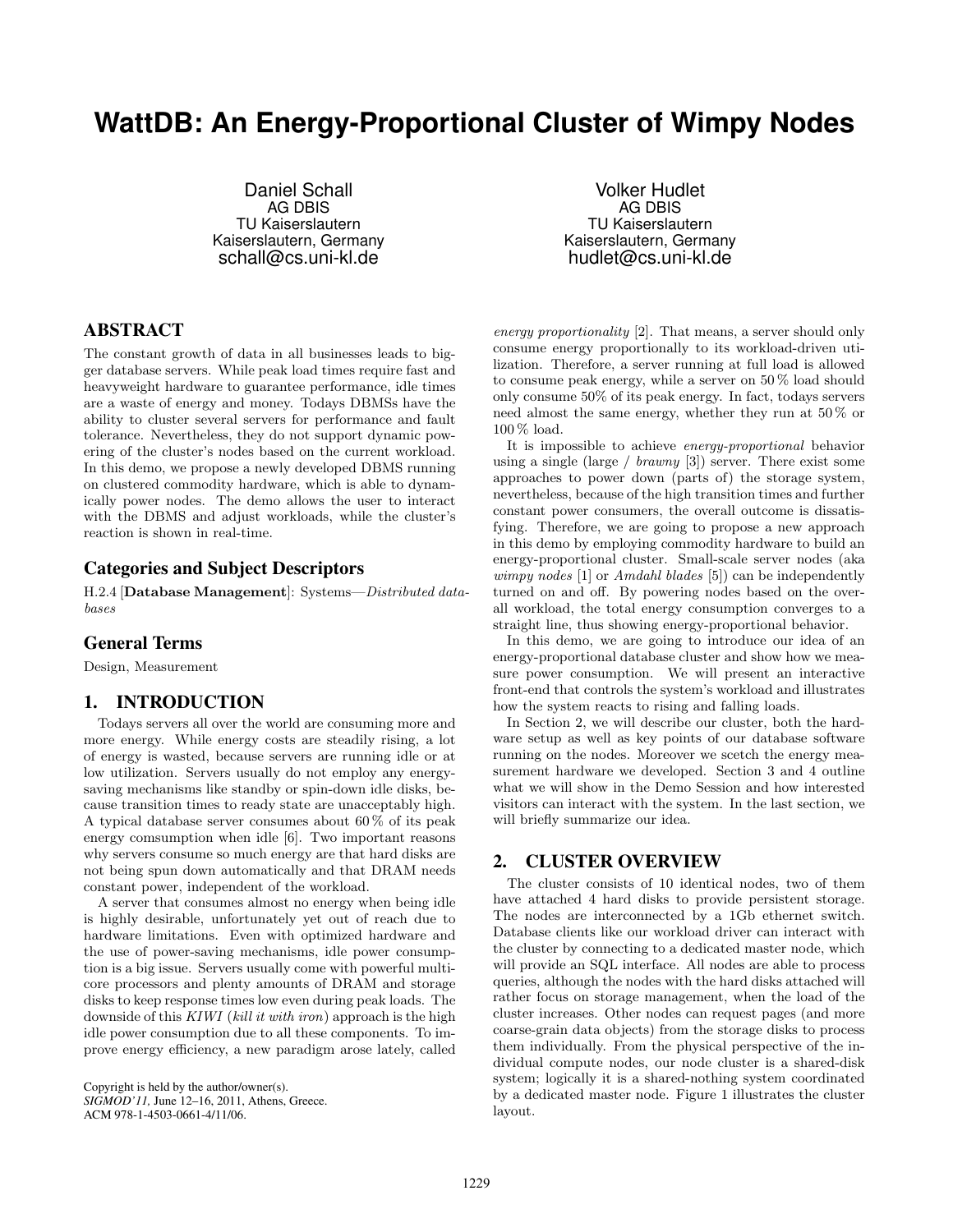

**Figure 1: Cluster hardware layout**

#### 2.1 Database Nodes

Each node has 2 GB of DRAM and an Intel Atom D510 CPU, a rather lightweight processor without frequency scaling options, but an overall low thermal design power. The power supply is 80plus Gold certified. Typically, a node consumes about 23 watts when idle and 26 watts at 100 % CPU load. The data nodes have attached 4 hard disk drives each to their SATA ports, each disk having 250 GB storage space, thus a data node consumes max. 41 watts. We are using low-power hard disks to reduce the energy footprint of the system. The operating system of the nodes is booted from an attached USB stick. Due to the limited bandwidth provided by the ethernet and the hard disks, a lightweight CPU is sufficient to process data. We consider this combination amdahl-balanced [5].

#### 2.2 Database Software

In order to fully support dynamic node powering, we are developing our own database management system, called **WattDB**. The system is capable of reacting to changing load situations and able to adapt the cluster to the current workload. By switching nodes on and off, the overall energy consumption is made proportional to the load, thus energyproportional. Each node is providing feedback about its resource utilization to a coordinator, which uses this information to re-balance the cluster by automatically powering up and down nodes. The key challenges faced here are to equally balance load over a minimally necessary set of nodes and to redistribute data before powering down or after powering up a node. Depending on a given power policy, a node determined surplus is suspended (suspend-to-RAM) or shutdown. The former still consumes about 3 watts, but can be powered up via wake-on-LAN in less than 5 seconds. Furthermore, a lazyness parameter can defer the power policy to counteract oscillating workloads and to enhance responsiveness by sacrificing energy.

WattDB is designed from scratch to include energy proportionality as a first-class goal. Although we build on top of the database engine we developed for last year's programming contest at SIGMOD 2010, the system is in an early development state. Currently, WattDB is capable of distributing and processing simple queries on multiple nodes.

| ----------------- |                     | D. 754 KB Rd                              | C YAAH D WE           | 0.44880.W                       | O FRANCIST                  | 0.154 PO NV                   | 0 154 = 8 92                              |
|-------------------|---------------------|-------------------------------------------|-----------------------|---------------------------------|-----------------------------|-------------------------------|-------------------------------------------|
| Netz EIN          | $0.2100048 + 0.191$ | 193<br><b>IPS</b><br>愽<br>G. 250W F.E. NY | 1994<br>6.250W - 0.5V | m<br>m<br>$0.2509 \times 0.021$ | 197<br>19<br>9:200 V V 0:3V | 255<br>39<br>$0.250W + 0.307$ | PH<br>PG.<br>m<br><b>B. 2500 + 5. 500</b> |
| ьb                |                     |                                           | 64                    |                                 | ø                           |                               |                                           |

**Figure 2: Measurement device for a cluster of nodes**

## 2.3 Energy Measurement

In order to measure the energy consumption of a whole cluster of nodes, we developed a measurement device tailored for this purpose. The focus is not on the power consumption of computer components, but on the overall energy consumption of each node. Figure 3 depicts the internal wiring diagram. This device is able to track the power consumption of 10 server nodes independently at  $1\%$  accuracy with 10 Hz resolution. We are able to measure the effective power of each node and the total apparent power. Additionally, power consumption of the environment, i.e. the ethernet switch, is reported as well. All measurements can be read out using an A/D converter and a connected PC. Figure 2 shows a picture of the device. In the live demo, we will show the current power consumption of the cluster [4].



**Figure 3: Schematic of the measurement device**

#### 3. DEMO SETUP

To demonstrate the capabilities of our database cluster, a simple workload driver can be used to trigger a workload to the system. The database system adapts to the workload by dynamically powering nodes. The entire progress is visible on a GUI as well as on a webcam that shows the state of the cluster in real-time. Power consumption of every node is displayed by a separate graph, as well as the total power consumption. Another graph shows both target and current workload. Figure 4 depicts a screenshot of the user interface: The form on the left shows the various states (either *on*, *off* or suspended) of each of the nodes. On the right-hand side,